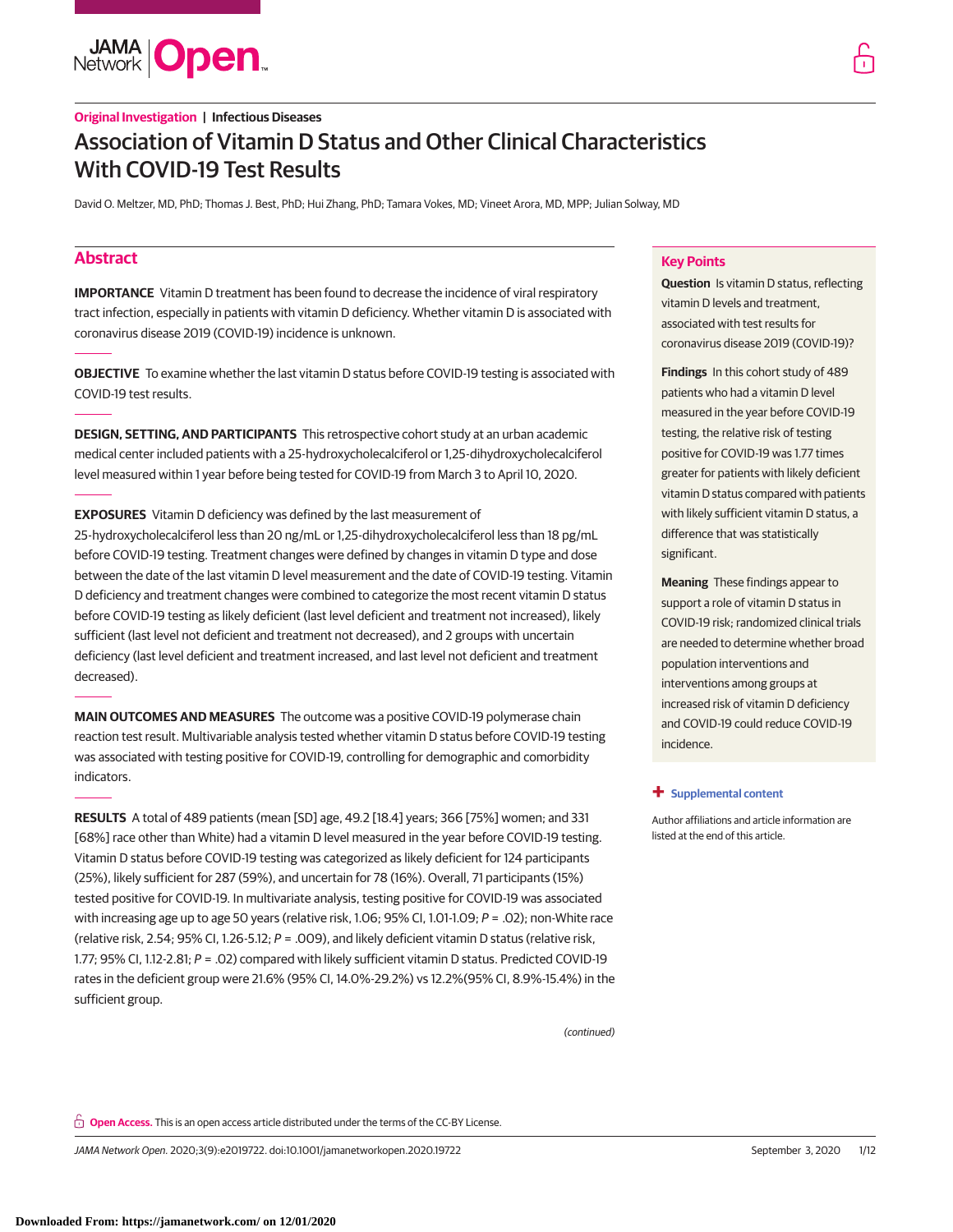#### Abstract (continued)

**CONCLUSIONS AND RELEVANCE** In this single-center, retrospective cohort study, likely deficient vitamin D status was associated with increased COVID-19 risk, a finding that suggests that randomized trials may be needed to determine whether vitamin D affects COVID-19 risk.

JAMA Network Open. 2020;3(9):e2019722. doi[:10.1001/jamanetworkopen.2020.19722](https://jama.jamanetwork.com/article.aspx?doi=10.1001/jamanetworkopen.2020.19722&utm_campaign=articlePDF%26utm_medium=articlePDFlink%26utm_source=articlePDF%26utm_content=jamanetworkopen.2020.19722)

# **Introduction**

Coronavirus disease 2019 (COVID-19), caused by the severe acute respiratory syndrome coronavirus 2 (SARS-CoV-2), often produces severe lower respiratory symptoms and has caused more than 745 000 deaths worldwide.<sup>1</sup> One challenge in halting this pandemic is the absence of evidence demonstrating effective pharmacologic interventions to prevent COVID-19. Vitamin D treatment has been identified as a potential strategy to prevent or treat COVID-19.<sup>2</sup> Vitamin D treatment has been found to decrease other viral respiratory infections, especially in persons with vitamin D deficiency.<sup>3</sup> Vitamin D deficiency is common, affecting nearly half the US population, with higher rates among persons with darker skin or reduced sun exposure, including persons living in higher latitudes in the winter, nursing home residents, and health care workers.<sup>4</sup> COVID-19 is more prevalent among African American individuals,<sup>5</sup> persons living in northern cities in the late winter,<sup>6</sup> older adults,<sup>7</sup> nursing home residents,<sup>8</sup> and health care workers,<sup>9</sup> populations who all have increased risk of vitamin D deficiency.<sup>4,10-12</sup> Moreover, COVID-19 is less prevalent in pregnant women and children<sup>13</sup> and in persons living in Japan,<sup>14</sup> in whom rates of vitamin D deficiency are lower.<sup>15-17</sup> Shelter-in-place orders to reduce the spread of COVID-19 may also decrease sun exposure, potentially increasing needs for vitamin D supplementation.<sup>18</sup> Given the low risks and low cost of vitamin D treatment, recent reporting has suggested that vitamin D treatment should be scaled.<sup>19,20</sup> Nevertheless, evidence of whether vitamin D deficiency is associated with COVID-19 infection and whether vitamin D treatment may help decrease the burden and spread of COVID-19 is lacking.

Using data from the electronic health record at the University of Chicago Medicine (UCM) in Chicago, Illinois, we hypothesized that persons tested for COVID-19 would be more likely to test positive for COVID-19 if they had likely deficient vitamin D levels than if they had likely sufficient vitamin D levels. Because patients may have experienced changes in their vitamin D treatment after their most recent vitamin D level measurement before COVID-19 testing, we combined data on patients' last vitamin D level before COVID-19 testing and changes in their treatment after that vitamin D level measurement to construct a measure of vitamin D status indicating whether each patient was expected to have a vitamin D level that was deficient, sufficient, or of uncertain sufficiency at the time they were tested for COVID-19.

# **Methods**

# **Participants**

We obtained data for all 4314 patients tested for COVID-19 at UCM from March 3 to April 10, 2020. We obtained electronic health record data for demographic, comorbidity, laboratory, and medication data within 1 year before the date of their first COVID-19 test. Vitamin D levels and treatments within 14 days of COVID-19 testing were excluded from analyses to avoid possible confounding by potential early manifestations of COVID-19, eg, presenting for health care with symptoms that could lead to testing for and treatment of vitamin D deficiency. Twenty-two patients were excluded from eligibility from the analytic sample because their only vitamin D level measurement occurred within 14 days of COVID-19 testing. This study was approved by the University of Chicago Biological Sciences Division Institutional Review Board with a waiver of consent for use of identifiable data. It was determined that this analysis could not be reliably executed without the use of identifiable data and that it was

 $\bigcap$  JAMA Network Open. 2020;3(9):e2019722. doi:10.1001/jamanetworkopen.2020.19722 (Reprinted) September 3, 2020 2/12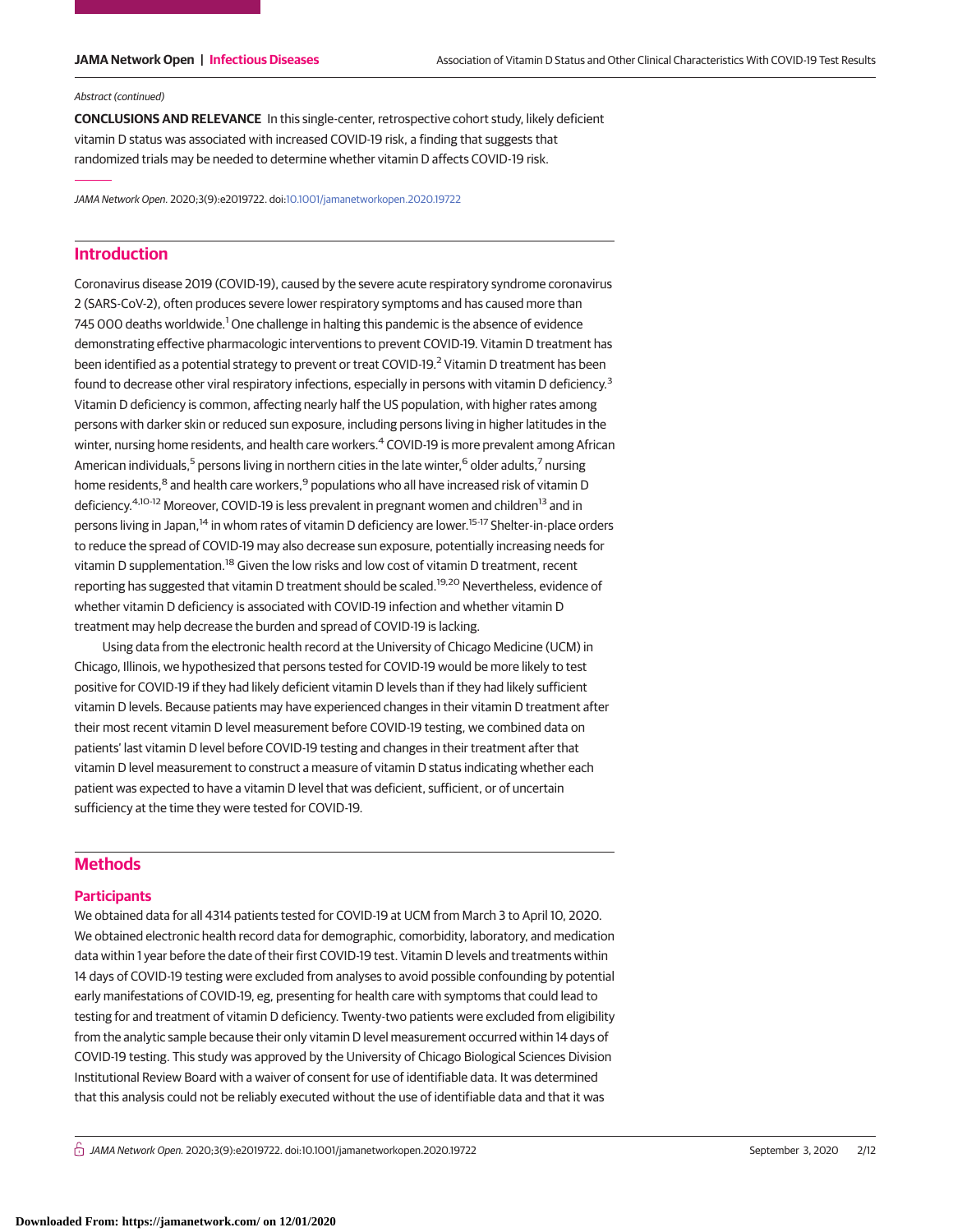impracticable to obtain consent from all subjects. This study followed the Strengthening the Reporting of Observational Studies in Epidemiology [\(STROBE\)](https://www.equator-network.org/reporting-guidelines/strobe/) reporting guideline for cohort studies.

### **Measurements**

All variables were defined based on information from the UCM electronic health record (Epic; Epic Systems). COVID-19 test status was determined by any positive COVID-19 polymerase chain reaction test result, with the Centers for Disease Control and Prevention<sup>21</sup> or Viacor<sup>22</sup> test used until in-house testing with the test from Roche (cobas) began on March 15, 2020.<sup>23</sup> Because of test supply, testing at UCM was limited to persons presenting with potential symptoms of COVID-19 admitted to the hospital or health care workers with COVID-19 symptoms and exposure. Patients were deemed to be vitamin D deficient if their most recent serum vitamin D levels within 1 year before their first COVID-19 tests were less than 20 ng/mL for 25-hydroxycholecalciferol (to convert to nanomoles per liter, multiply by 2.496) or less than 18 pg/mL for 1,25-dihydroxycholecalciferol (to convert to picomoles per liter, multiply by 2.4) and deemed not deficient if their most recent levels were equal to or greater than 20 ng/mL or equal to or greater than 18 pg/mL, respectively.<sup>24-27</sup> Vitamin D treatment was defined by report in the electronic health record of vitamin D either in the patient medication list or prescription orders. Vitamin D3 dosing was defined based on most recent daily dose recorded over the past year excluding the 14 days before testing: none, 1 to 1000 IU or a multivitamin, 2000 IU, or greater than or equal to 3000 IU. Indicators for treatment with vitamin D2 and calcitriol were also included. We accounted for possible changes in patients' vitamin D treatment after the time of their last vitamin D level by categorizing changes in treatment between the date of the last vitamin D level and 14 days before COVID-19 testing as increased, unchanged, or decreased according to the following ordering: calcitriol was considered the highest treatment category followed in decreasing order by greater than or equal to 3000 IU D3, 2000 IU D3, D2, 1-1000 IU D3 or multivitamin, and no vitamin D. We then combined the data on last vitamin D level measurements with changes in treatment after that last vitamin D level to assign each patient to 1 of 4 categories reflecting their likelihood of being vitamin D deficient at the time of COVID-19 testing: likely deficient (last level deficient and treatment not increased), likely sufficient (last level not deficient and treatment not decreased), and 2 groups with uncertain deficiency (last level deficient and treatment increased, and last level not deficient and treatment decreased).

Age, sex, and race/ethnicity were also obtained from the electronic health record and coded as reported in **Table 1**. We also obtained the most recent data during the study period up to 14 days before COVID-19 testing to calculate body mass index and the following International Statistical Classification of Diseases, Tenth Revision, Clinical Modification (ICD-10-CM)–based Elixhauser comorbidity clusters<sup>28</sup> potentially related to COVID-19 and/or vitamin D metabolism: hypertension, diabetes, chronic pulmonary disease, pulmonary circulation disorders, depression, immunosuppression, liver disease, and chronic kidney disease (eAppendix in the [Supplement\)](https://jama.jamanetwork.com/article.aspx?doi=10.1001/jamanetworkopen.2020.19722&utm_campaign=articlePDF%26utm_medium=articlePDFlink%26utm_source=articlePDF%26utm_content=jamanetworkopen.2020.19722). ICD-10-CM codes were drawn over a 2-year period because of evidence that a 2-year lookback improves diagnosis capture compared with a 1-year lookback.<sup>29</sup>

# **Statistical Analysis**

Basic descriptive statistics were reviewed for all variables. In comparing patients with last vitamin D levels that were deficient and patients with last levels that were not deficient, Fisher exact test was used for binary variables and the t test for continuous variables. A multivariable generalized linear model with binomial residuals and log-link function<sup>30</sup> was estimated with the covariates noted above. Statistical significance was defined as P < .05. All tests were 2-tailed.

 $\frac{1}{11}$  JAMA Network Open. 2020;3(9):e2019722. doi:10.1001/jamanetworkopen.2020.19722 (Reprinted at a september 3, 2020 3/12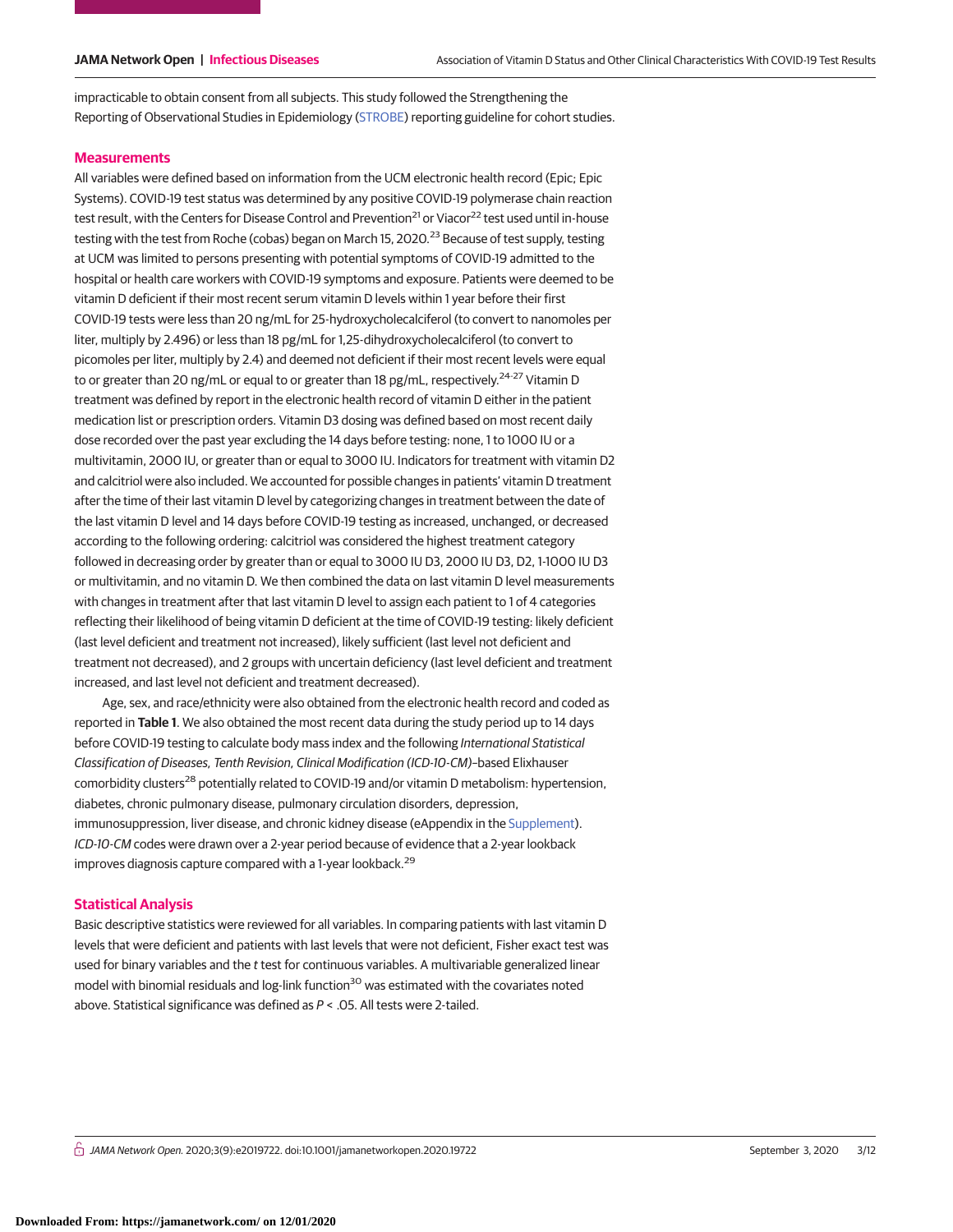# Table 1. Characteristics of Patient Population

|                                               | No. (%)            |                     |                |                      |  |
|-----------------------------------------------|--------------------|---------------------|----------------|----------------------|--|
|                                               |                    | Vitamin D deficient |                |                      |  |
| Characteristic                                | <b>Full sample</b> | Yes (<20 ng/mL)     | No (≥20 ng/mL) | P value <sup>a</sup> |  |
| No. of patients                               | 489                | 172                 | 317            |                      |  |
| Age, y                                        |                    |                     |                |                      |  |
| Mean (SD)                                     | 49.2 (18.4)        | 45.9 (17.6)         | 51.0(18.6)     | .004 <sup>b</sup>    |  |
| < 50                                          | 260(53)            | 109(63)             | 151 (48)       |                      |  |
| $50 - 64$                                     | 122(25)            | 33 (19)             | 89 (28)        | .004                 |  |
| $\geq 65$                                     | 107(22)            | 30(17)              | 77 (24)        |                      |  |
| Sex                                           |                    |                     |                |                      |  |
| Female                                        | 366 (75)           | 133 (77)            | 233 (74)       |                      |  |
| Male                                          | 123(25)            | 39 (23)             | 84 (27)        | .38                  |  |
| Race                                          |                    |                     |                |                      |  |
| White                                         | 158 (32)           | 30(17)              | 128 (40)       |                      |  |
| Other than White                              | 331 (68)           | 142 (83)            | 189 (60)       | < .001               |  |
| Ethnicity                                     |                    |                     |                |                      |  |
| Hispanic                                      | 41 (8)             | 14(8)               | 27(9)          |                      |  |
| Non-Hispanic                                  | 448 (92)           | 158 (92)            | 290 (91)       | > 0.99               |  |
| Employee status, UCM employee                 |                    |                     |                |                      |  |
| Yes                                           | 161 (33)           | 59 (34)             | 102 (32)       |                      |  |
| No                                            | 328 (67)           | 113 (66)            | 215 (68)       | .69                  |  |
| Vitamin D level evaluated in past year        | 489 (100)          | 172 (100)           | 317 (100)      |                      |  |
| Most recent vitamin D <20 ng/mL               | 172 (35)           | 172 (100)           | $\bf{0}$       |                      |  |
| Interpretation                                |                    |                     |                |                      |  |
| Likely deficient <sup>c</sup>                 | 124(25)            | 124 (72)            |                |                      |  |
| Uncertain deficiency <sup>d</sup>             | 48 (10)            | 48 (28)             |                |                      |  |
| Uncertain deficiency <sup>e</sup>             | 30(5)              |                     | 30(9)          |                      |  |
| Likely sufficient <sup>f</sup>                | 287 (59)           |                     | 287 (91)       |                      |  |
| Days since most recent vitamin D level        |                    |                     |                |                      |  |
| Mean                                          | 162                | 156                 | 166            | .30                  |  |
| Median                                        | 151                | 129                 | 159            | .10                  |  |
| Comorbidity indicators                        |                    |                     |                |                      |  |
| Hypertension                                  | 261(53)            | 89 (52)             | 172 (54)       | .64                  |  |
| <b>Diabetes</b>                               | 137 (28)           | 51 (30)             | 86 (27)        | .60                  |  |
| Chronic pulmonary disease                     | 117(24)            | 43 (25)             | 74 (23)        | .74                  |  |
| Pulmonary circulation disorders               | 20(4)              | 9(5)                | 11(3)          | .35                  |  |
| Depression                                    | 119 (24)           | 45 (26)             | 74 (23)        | .51                  |  |
| Chronic kidney disease                        | 116 (24)           | 36 (21)             | 80(25)         | .32                  |  |
| Liver disease                                 | 56(11)             | 17(10)              | 39 (12)        | .46                  |  |
| Comorbidities with immunosuppression          | 105(21)            | 36(21)              | 69 (22)        | .91                  |  |
| BMI                                           |                    |                     |                |                      |  |
| Mean                                          | 29.8               | 30.4                | 29.4           | .22 <sup>b</sup>     |  |
| $\geq$ 30                                     | 229(47)            | 88 (51)             | 141 (44)       | .18                  |  |
| Most recent active vitamin D treatment before |                    |                     |                | < .001               |  |
| COVID-19 test                                 |                    |                     |                |                      |  |
| None                                          | 212(43)            | 80(47)              | 132 (42)       | .34                  |  |
| 1-1000 IU D3/multivitamin                     | 113(23)            | 28(16)              | 85(27)         | .01                  |  |
| 2000 IU D3                                    | 60(12)             | 7(4)                | 53 (17)        | < .001               |  |
| ≥3000 IU D3                                   | 20(4)              | 10(6)               | 10(3)          | .16                  |  |
| D <sub>2</sub>                                | 76 (16)            | 44 (26)             | 32(10)         | < .001               |  |
| Calcitriol                                    | 8(2)               | < 5 <sup>g</sup>    | 5(2)           | > 99                 |  |
| Test positive for COVID-19                    | 71(15)             | 32 (19)             | 39 (12)        | .06                  |  |

Abbreviations: BMI, body mass index (calculated as weight in kilograms divided by height in meters squared); COVID-19, coronavirus disease 2019; UCM, University of Chicago Medicine.

<sup>a</sup> P values were determined using the Fisher exact test except where otherwise indicated.

<sup>b</sup> t Test.

- <sup>c</sup> Answer was yes to most recent vitamin D level within 1 year being deficient (<20 ng/mL); dose was stable or decreased after last visit. Vitamin D dose was rankordered as follows: calcitriol > 3000+ IU D3 > 2000 IU D3 > D2 > 1-1000 IU D3/multivitamin > no vitamin D.
- <sup>d</sup> Answer was yes to most recent vitamin D level within 1 year being deficient (<20 ng/mL); dose was increased after last visit. Vitamin D dose was rankordered as follows: calcitriol > 3000+ IU D3 > 2000 IU D3 > D2 > 1-1000 IU D3/multivitamin > no vitamin D.
- <sup>e</sup> Answer was no to most recent vitamin D level within 1 year being deficient (<20 ng/mL); dose was decreased after last visit. Vitamin D dose was rankordered as follows: calcitriol > 3000+ IU D3 > 2000 IU D3 > D2 > 1-1000 IU D3/multivitamin > no vitamin D.
- <sup>f</sup> Answer was no to most recent vitamin D level within 1 year being deficient (<20 ng/mL); dose was stable or increased after last visit. Vitamin D dose was rankordered as follows: calcitriol > 3000+ IU D3 > 2000 IU D3 > D2 > 1-1000 IU D3/multivitamin > no vitamin D.
- <sup>g</sup> Frequency counts of 5 or less have been masked in this table to preserve confidentiality.

 $\bigcap$  JAMA Network Open. 2020;3(9):e2019722. doi:10.1001/jamanetworkopen.2020.19722 (Reprinted at a september 3, 2020 4/12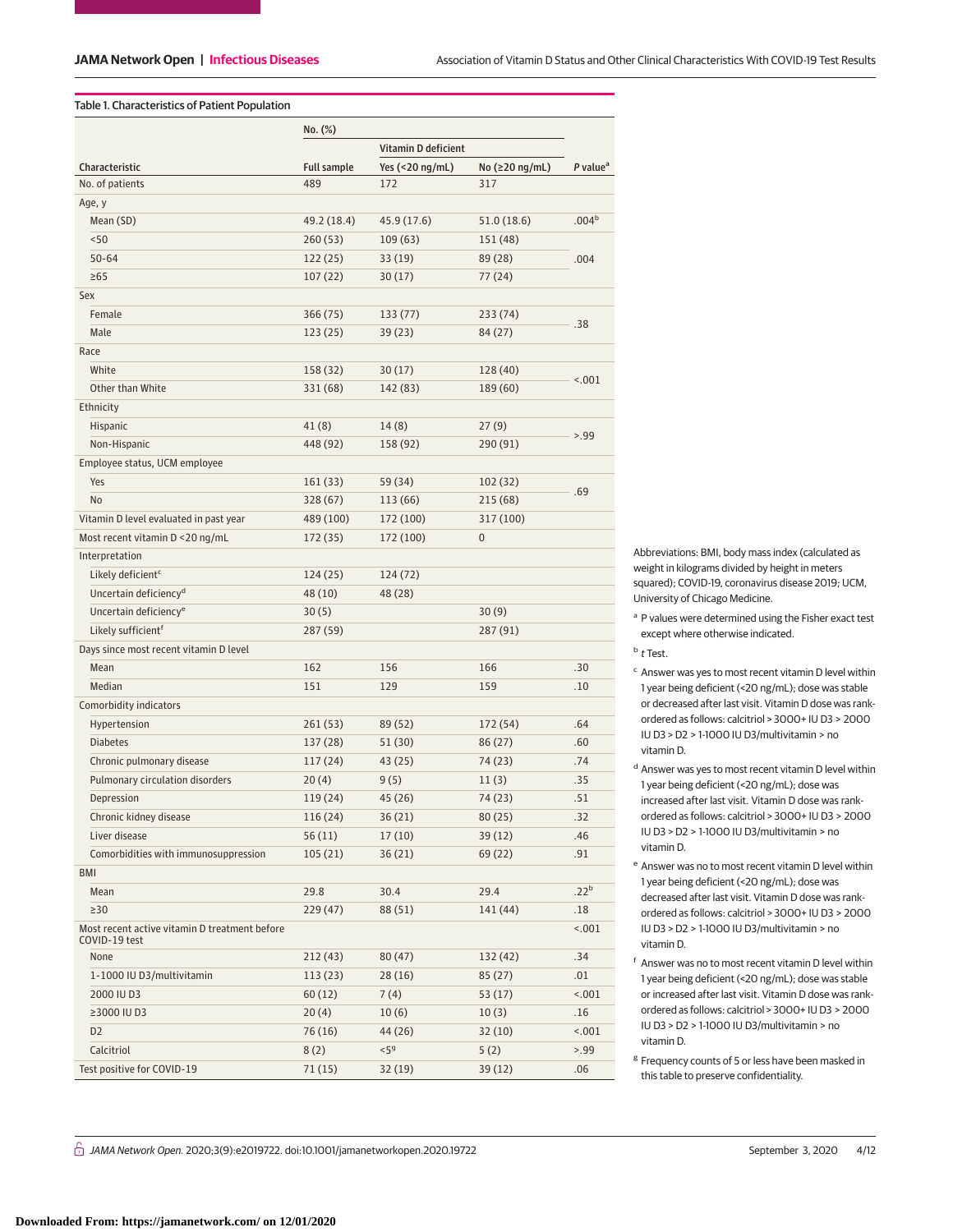# **Results**

## **Patient Characteristics**

Of 4314 patients tested for COVID-19 during the study period, 499 had a vitamin D level measured in the year before testing, and 489 had complete data and were included in our analytic sample, with mean (SD) age of 49.2 (18.4) years, 366 (75%) female participants, and 331 (68%) of race other than White (Table 1). Of the 331 persons with recorded race other than White, race was Black or African American for 286 (86%) and Asian/Mideast Indian for 24 (7%), and 21 (6%) reported multiple race. One hundred and seventy-two (35%) had vitamin D deficiency. The **Figure** depicts the distribution of the most recent vitamin D level measured between 1 year before and 14 days before COVID-19 testing by COVID-19 test result and shows smaller numbers of patients distributed across the categories with nondeficient vitamin D levels compared with the deficient category.

Table 1 presents descriptive statistics for comorbidity measures, vitamin D treatments, and rates of testing positive for COVID-19 and stratifies all of the statistics reported by whether the last vitamin D level was deficient. Compared with patients who were not vitamin D deficient, patients who were vitamin D deficient were more likely to be younger (age 45.9 years vs 51.0 years;  $P = .004$ ), race other than White (142 of 172 [83%] vs 189 of 317 [60%]; P < .001), and receive vitamin D2 (44 of 172 [26%] vs 32 of 317 [10%]; P < .001) and less likely to receive vitamin D3 (45 of 172 [26%] vs 148 of 317 [47%]; P < .001).

Combining vitamin D deficiency and treatment after the most recent vitamin D level to assess vitamin D status before COVID-19 testing, 124 (25%) patients were likely deficient, 287 (59%) were likely sufficient, and 48 (10%) and 30 (6%) were in the 2 groups with uncertain deficiency. eTable 1 in the [Supplement](https://jama.jamanetwork.com/article.aspx?doi=10.1001/jamanetworkopen.2020.19722&utm_campaign=articlePDF%26utm_medium=articlePDFlink%26utm_source=articlePDF%26utm_content=jamanetworkopen.2020.19722) presents the same descriptive statistics as Table 1, stratified by the 4 vitamin D status categories used in our multivariable analysis. The findings are similar except that there are statistically significant differences across the 4 categories in terms of employment status, median days since most recent vitamin D level, and the proportion with diabetes. Omitting the groups with uncertain vitamin D status from our analysis did not change our findings.

Among the 124 patients who had a deficient last vitamin D level and did not have vitamin D treatment increased, 113 (91%) continued to receive no vitamin D or their prior dose of vitamin D (**Table 2**). Among the 48 patients with a deficient last vitamin D level who had an increase in treatment after that level, 38 (79%) transitioned from no vitamin D treatment to vitamin D2 or vitamin D3, 20 (42%) transitioned from no vitamin D treatment to vitamin D2 and 18 (38%) transitioned from no vitamin D treatment to vitamin D3 or multivitamin, while 6 (12%) patients changed from vitamin D2 or a low dose of vitamin D3 to a higher dose of vitamin D3 (**Table 3**).

### Figure. Most Recent Vitamin D Levels Before COVID-19 Test



 $\stackrel{\frown}{\Pi}$  JAMA Network Open. 2020;3(9):e2019722. doi:10.1001/jamanetworkopen.2020.19722 (Reprinted at a september 3, 2020 5/12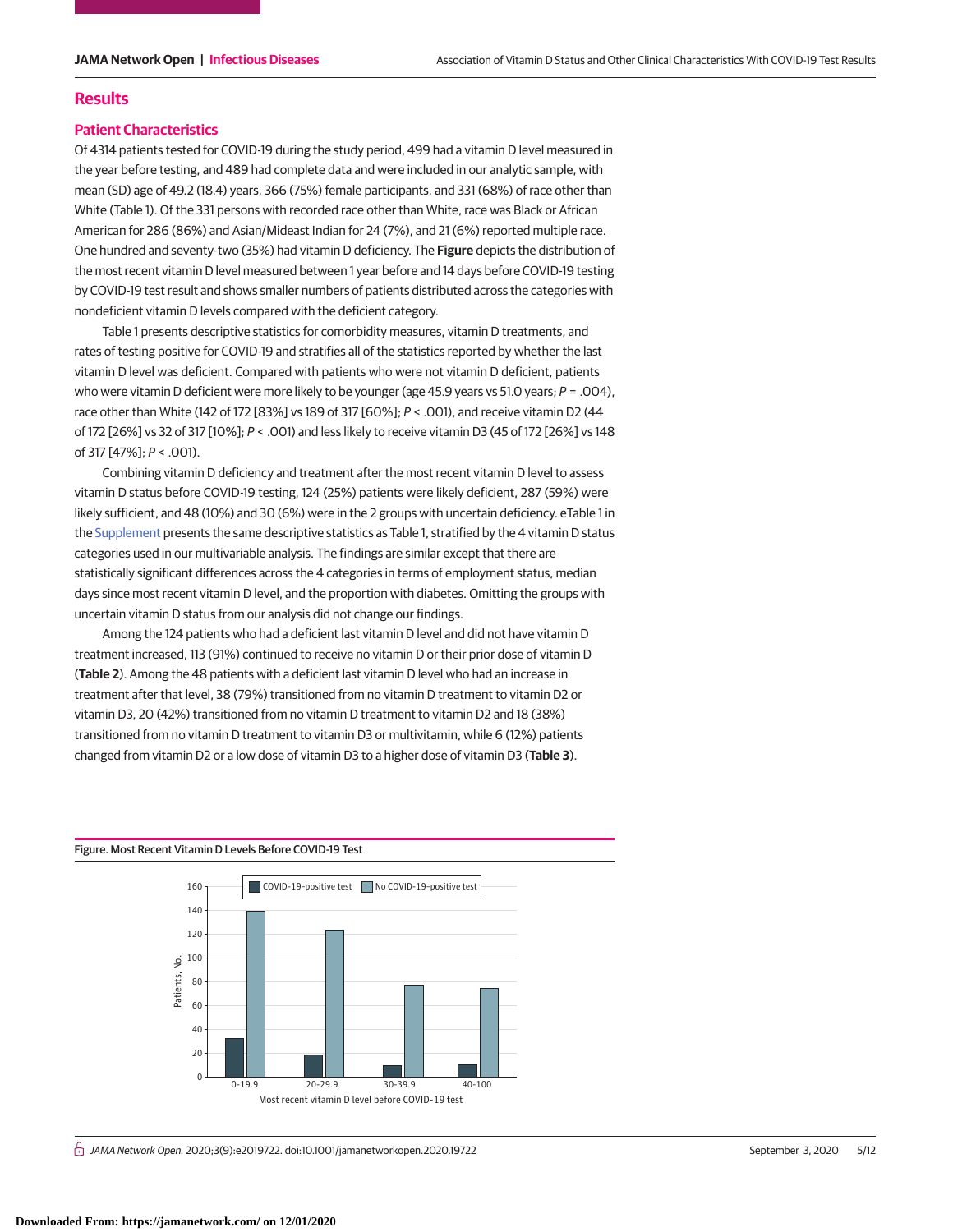#### **Follow-up and Outcomes**

Overall, 71 (15%) participants tested positive for COVID-19. Among the 172 (35%) participants whose most recent vitamin D level was deficient, 32 (19%) tested positive for COVID-19 compared with 39 (12%) for participants whose last vitamin D level was not deficient ( $P = .06$ ).

**Table 4** shows the results of the multivariable generalized linear model for testing positive for COVID-19.31,32 Patients with likely deficient vitamin D status at the time of COVID-19 testing had an increased relative risk of testing positive for COVID-19 (relative risk, 1.77; 95% CI, 1.12-2.81; P = .02) compared with patients with likely sufficient status at the time of COVID-19 testing, for an estimated mean rate in the deficient group of 21.6% (95% CI, 14.0%-29.2%) vs 12.2% (95% CI, 8.9%-15.4%) in the sufficient group. Testing positive for COVID-19 was also associated with increasing age up to age 50 years (relative risk, 1.06; 95% CI, 1.01-1.09; P = .02), and with race other than White (relative risk, 2.54; 95% CI, 1.26-5.12; P = .009) and was not associated with comorbidities except for a decreased risk in persons with conditions associated with immunosuppression (relative risk, 0.39; 95% CI, 0.20-0.76; P = .005). Estimated risk of testing positive for COVID-19 was not significantly different for either patient group classified as having uncertain vitamin D status compared with patients with either likely deficient or likely sufficient status, but point estimates for the 2 uncertain status groups were between those of likely deficient and likely sufficient groups and had wide confidence intervals.

# **Sensitivity Analysis**

Our results were robust to controlling for the number of days from last vitamin D level to COVID-19 testing. They also were consistent when the analysis was performed separately for non-White and White persons, although the small number of White persons forced the removal of some covariates for model estimation in that subgroup, specifically ethnicity, chronic pulmonary disease, pulmonary circulation disorders, chronic kidney disease, liver disease, and an indicator of uncertain vitamin D deficiency status. Because hypertension, obesity, and diabetes may be responsive to vitamin D treatment, sensitivity analyses were also performed omitting these factors as covariates, which did not significantly change these findings.

# **Discussion**

To our knowledge, this study provides the first assessment of the association of vitamin D deficiency and potentially insufficient treatment with testing positive for COVID-19. The multivariable analysis

Table 2. Vitamin D Treatment Changes Among the Patients Who Had a Deficient Last Vitamin D Level and Did Not Have Vitamin D Treatment Increased (N = 124)

| Treatment after vitamin D level  | <b>None</b>    | 1-1000 IU<br>D3/multivitamin | D <sub>2</sub> | 2000 IU<br>D3/calcitriol |
|----------------------------------|----------------|------------------------------|----------------|--------------------------|
| Treatment before vitamin D level |                |                              |                |                          |
| None                             | 78             |                              |                |                          |
| 1-1000 IU D3/multivitamin        | 0              |                              |                | 0                        |
| D <sub>2</sub>                   | 5 <sup>a</sup> | $5^a$                        | 21             | O                        |
| 2000 IU D3/calcitriol            | 0              | $< 5^a$                      |                |                          |

Table 3. Vitamin D Treatment Changes Among the Patients Who Had a Deficient Last Vitamin D Level and an Increase in Treatment After That Level (N = 48)

| Treatment after vitamin D level  | None | 1-1000 IU<br>D3/multivitamin | D <sub>2</sub> | 2000 IU<br>D3/Calcitriol |
|----------------------------------|------|------------------------------|----------------|--------------------------|
| Treatment before vitamin D level |      |                              |                |                          |
| None                             | 0    | 8                            | 20             | 10                       |
| 1-1000 IU D3/multivitamin        | 0    |                              | $< 5^a$        | < 5 <sup>a</sup>         |
| D <sub>2</sub>                   | 0    |                              | 0              | < 5 <sup>a</sup>         |
| 2000 IU D3/calcitriol            | 0    |                              | 0              |                          |

 $\frac{1}{11}$  JAMA Network Open. 2020;3(9):e2019722. doi:10.1001/jamanetworkopen.2020.19722 (Reprinted at a september 3, 2020 6/12

<sup>a</sup> Frequency counts of 5 or less have been masked in this table to preserve confidentiality.

<sup>a</sup> Frequency counts of 5 or less have been masked in this table to preserve confidentiality.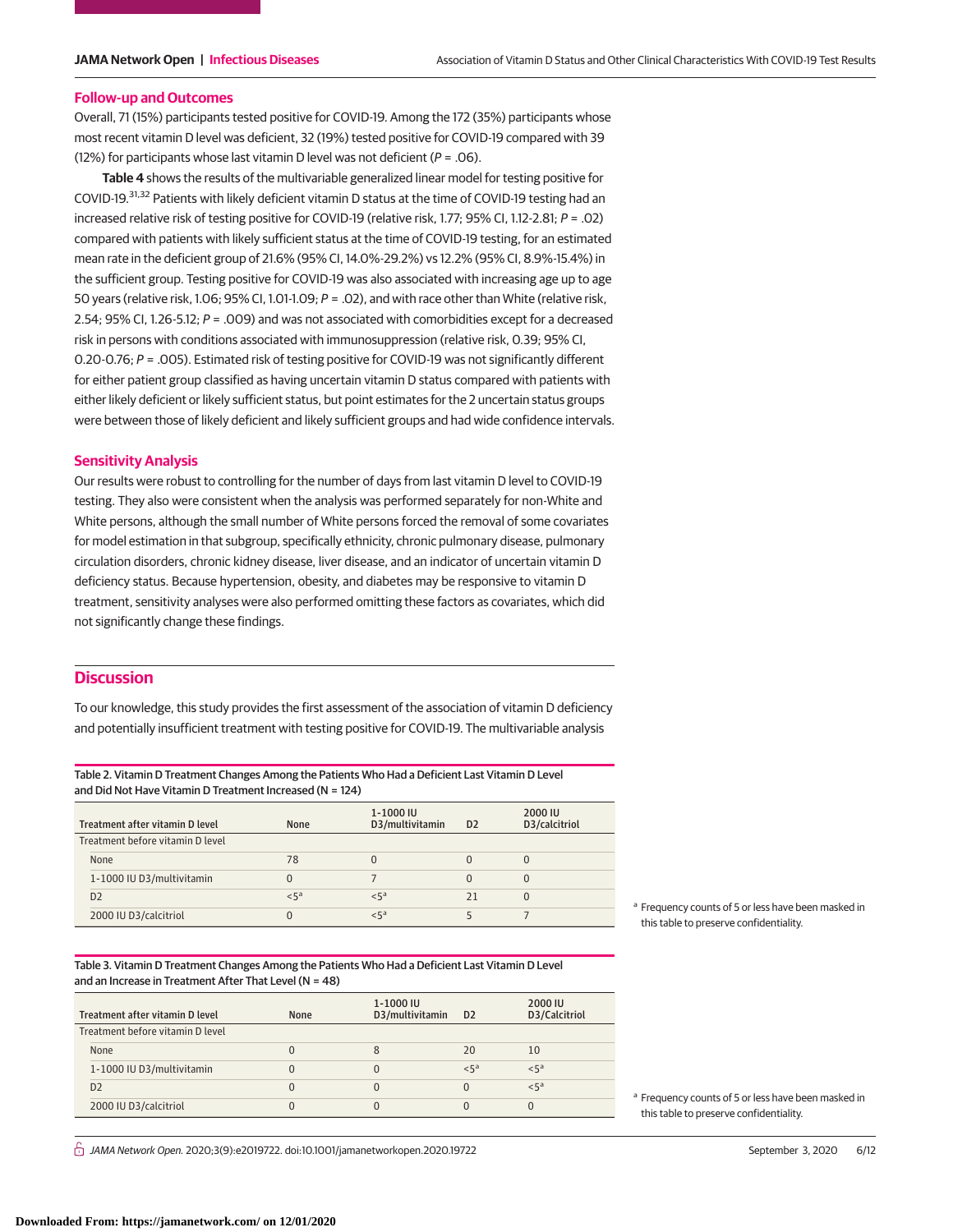suggests that persons who are likely to have deficient vitamin D levels at the time of COVID-19 testing were at substantially higher risk of testing positive for COVID-19 than were persons who were likely to have sufficient levels. That patients with deficient last vitamin D levels who did have increased treatment were not found to have increased risk for COVID-19 compared with patients with likely sufficient vitamin D status may suggest a protective effect of treatment, but the confidence intervals on estimated rates for these groups are too wide to exclude the possibility of no treatment effect.

Our findings about the increased risk of testing positive for COVID-19 with likely deficient vitamin D status compared with likely sufficient vitamin D status contrasts with the findings of a recent study by Hastie et al.<sup>33</sup> That article examined the association between vitamin D deficiency and testing positive for COVID-19 within the UK Biobank and did not find a statistically significant association. However, the vitamin D levels studied were between 10 and 14 years before the COVID-19 diagnosis, and the analysis did not control for treatment after the levels were assessed. When we examined our data by limiting vitamin D levels to those that were more distant or did not account for treatment, we also found weaker associations of deficient vitamin D levels with testing positive for COVID-19. The findings of Hastie et al<sup>33</sup> may therefore reflect limitations of the data and analytic approach they applied.

| Table 4. Multivariable Association of Vitamin D Deficiency and Treatment With Testing Positive for COVID-19 |
|-------------------------------------------------------------------------------------------------------------|
| in 489 Patients                                                                                             |

| Characteristic                                                 | No. (%)   | Relative risk (95% CI) | P value |
|----------------------------------------------------------------|-----------|------------------------|---------|
| Age (linear spline) <sup>a</sup>                               |           |                        |         |
| < 50                                                           | 260(53)   | $1.05(1.01-1.09)$      | .02     |
| $\geq 50$                                                      | 229(47)   | $1.02(1.00-1.05)$      | .06     |
| Sex                                                            |           |                        |         |
| Male                                                           | 123(25)   | 1 [Reference]          |         |
| Female                                                         | 366 (75)  | $0.87(0.52 - 1.44)$    | .58     |
| Race                                                           |           |                        |         |
| White                                                          | 158 (32)  | 1 [Reference]          |         |
| Other than White                                               | 331 (68)  | $2.54(1.26-5.12)$      | .009    |
| Ethnicity                                                      |           |                        |         |
| Non-Hispanic                                                   | 448 (92)  | 1 [Reference]          |         |
| Hispanic                                                       | 41(8)     | $0.29(0.04-2.01)$      | .21     |
| Employee status, UCM employee                                  |           |                        |         |
| N <sub>o</sub>                                                 | 328 (67)  | 1 [Reference]          |         |
| Yes                                                            | 161 (33)  | $0.93(0.52 - 1.64)$    | .79     |
| Most recent vitamin D <20 ng/mL                                |           |                        |         |
| Likely deficient <sup>b</sup>                                  | 124(25)   | $1.77(1.12-2.81)$      | .02     |
| Uncertain deficiency <sup>c</sup>                              | 48 (10)   | $1.10(0.49-2.43)$      | .82     |
| Uncertain deficiency <sup>d</sup>                              | 30(5)     | $1.09(0.43-2.82)$      | .85     |
| Likely sufficient <sup>e</sup>                                 | 287 (59)  | 1 [Reference]          |         |
| Comorbidity indicators                                         |           |                        |         |
| Hypertension                                                   | 261(53)   | $1.08(0.60-1.97)$      | .79     |
| <b>Diabetes</b>                                                | 137 (28)  | $0.78(0.49-1.26)$      | .31     |
| Chronic pulmonary disease                                      | 117(24)   | $0.91(0.55 - 1.52)$    | .73     |
| Pulmonary circulation disorders                                | 20(4)     | $0.64(0.23-1.79)$      | .40     |
| Depression                                                     | 119(24)   | $1.22(0.74-2.02)$      | .44     |
| Chronic kidney disease                                         | 116(24)   | $0.80(0.49-1.32)$      | .39     |
| Liver disease                                                  | 56(11)    | $0.99(0.47 - 2.08)$    | .98     |
| Comorbidities with immunosuppression                           | 105(21)   | $0.39(0.20-0.76)$      | .005    |
| BMI, mean                                                      | 29.8      | 1.02 (0.996-1.048)     | .10     |
| Goodness-of-link test of squared predicted value <sup>31</sup> | <b>NA</b> | <b>NA</b>              | .87     |
| Hosmer-Lemeshow goodness-of-fit decile test <sup>32</sup>      | <b>NA</b> | <b>NA</b>              | .89     |

 $\stackrel{\frown}{\Pi}$  JAMA Network Open. 2020;3(9):e2019722. doi:10.1001/jamanetworkopen.2020.19722 (Reprinted at a september 3, 2020 7/12

Abbreviations: BMI, body mass index (calculated as weight in kilograms divided by height in meters squared); COVID-19, coronavirus disease 2019; NA, not applicable; UCM, University of Chicago Medicine.

- <sup>a</sup> A piecewise linear spline with a single knot at 50 improved model fit over models with unadjusted age or more complex parameterizations.
- <sup>b</sup> Answer was yes to most recent vitamin D level within 1 year being deficient (<20 ng/mL); dose was stable or decreased after last visit. Vitamin D dose was rankordered as follows: calcitriol > 3000+ IU D3 > 2000 IU D3 > D2 > 1-1000 IU D3/multivitamin > no vitamin D.
- <sup>c</sup> Answer was yes to most recent vitamin D level within 1 year being deficient (<20 ng/mL); dose was increased after last visit. Vitamin D dose was rankordered as follows: calcitriol > 3000+ IU D3 > 2000 IU D3 > D2 > 1-1000 IU D3/multivitamin > no vitamin D.
- <sup>d</sup> Answer was no to most recent vitamin D level within 1 year being deficient (<20 ng/mL); dose was decreased after last visit. Vitamin D dose was rankordered as follows: calcitriol > 3000+ IU D3 > 2000 IU D3 > D2 > 1-1000 IU D3/multivitamin > no vitamin D.
- <sup>e</sup> Answer was no to most recent vitamin D level within 1 year being deficient (<20 ng/mL); dose was stable or increased after last visit. Vitamin D dose was rankordered as follows: calcitriol > 3000+ IU D3 > 2000 IU D3 > D2 > 1-1000 IU D3/multivitamin > no vitamin D.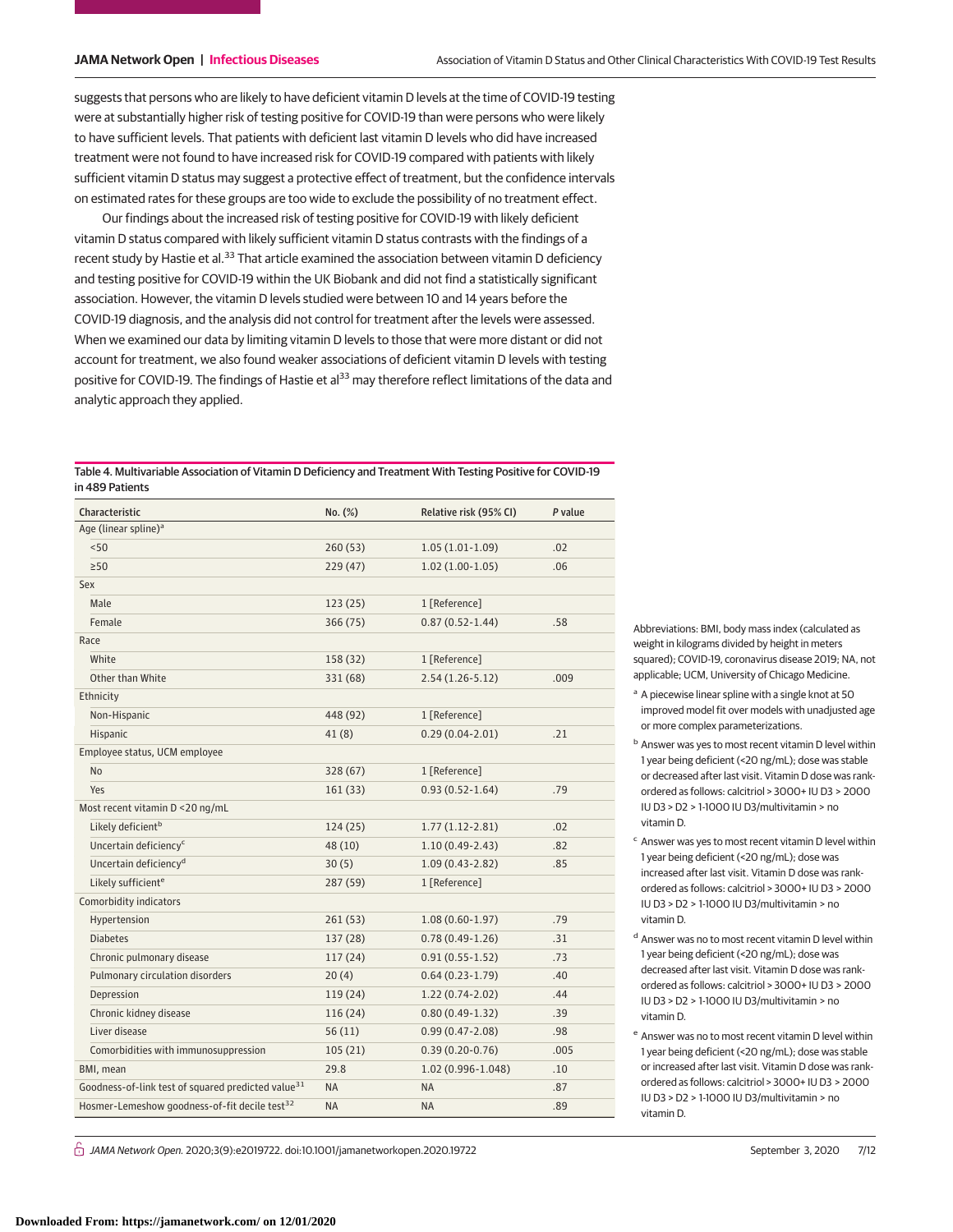Our results raise the consideration of whether treatment for vitamin D deficiency is associated with reductions in the risk of COVID-19. Since vitamin D deficiency may be increased by many factors that could be associated with COVID-19 risk, including age, obesity, diabetes, and chronic illness more generally, observed associations of vitamin D with outcomes in almost any observational study may fail to accurately reflect any potential causal effects of vitamin D on outcomes. Nevertheless, our analysis controls for many of these factors, and the idea that adequate vitamin D levels could prevent COVID-19 is supported by the meta-analysis of randomized clinical trials by Martineau et al<sup>3</sup> that found vitamin D treatment of persons with vitamin D deficiency can reduce other viral respiratory infections, among which coronaviruses are common causative organisms. Although that metaanalysis suggests benefits of vitamin D supplementation in people who are vitamin D deficient, it also reports smaller but statistically significant effects of supplementation even in people whose vitamin D levels are sufficient by current standards. This finding is important because those standards are largely based on needs of bone health since needs for immune function are not known. These findings suggest that randomized clinical trials with varying doses of vitamin D may be warranted in populations with and without vitamin D deficiency to understand if vitamin D reduces the risk of COVID-19.

The low costs of vitamin D and its general safety, at least at doses of up to 4000 IU per day,<sup>34</sup> support arguments for population-level supplementation, perhaps for targeting groups at high risk for vitamin D deficiency and/or COVID-19, as noted above. Since African American and Hispanic populations in the US have both high rates of vitamin D deficiency and bear a disproportionate burden of morbidity and mortality from COVID-19,<sup>35,36</sup> they may be particularly important populations to engage in studies of whether vitamin D can reduce the incidence and burden of COVID-19. Testing of vitamin D levels may be an important tool in guiding treatments, and the availability of low-cost home testing for vitamin D may be valuable given the benefits of social distancing in COVID-19.

If vitamin D does reduce COVID-19 incidence, it is tempting to consider whether it might reduce COVID-19 transmission. Vitamin D strengthens innate immunity, so it might be expected to decrease COVID-19 infection and transmission.<sup>37</sup> Vitamin D also affects metabolism of zinc,<sup>38</sup> which decreases replication of coronaviruses.<sup>39</sup> However, caution is required because of the potential importance of asymptomatic persons in COVID-19 spread. Vitamin D modulates immune function through effects on dendritic cells and T cells,  $40$  which may promote viral clearance and reduce inflammatory responses that produce symptoms. Higher vitamin D levels correlate with lower interleukin 6 levels, which are a major target for controlling cytokine storm in COVID-19.<sup>41,42</sup> To the extent that it prevents infection, decreases viral replication, or accelerates viral clearance, vitamin D treatment might reduce spread. On the other hand, if vitamin D reduces inflammation, it might increase asymptomatic carriage and decrease symptomatic presentations, including cough, making it hard to predict its effect on viral spread.

# **Limitations**

This study has limitations. First, vitamin D deficiency may be a consequence associated with a range of chronic health conditions or behavioral factors that plausibly increase COVID-19 risk. Nevertheless, the results are robust to including a broad set of demographic and comorbidity indicators that have either physiological reasons for consideration or have been suggested to influence COVID-19 outcomes. Moreover, neither patients who were deficient in vitamin D and had increased treatment nor patients who were not deficient in vitamin D who had decreased treatment were more likely than patients who were not vitamin D deficient and at least maintained their current treatment (ie, had nondeficient status) to test positive for COVID-19. If the observed association were due to confounding by behavioral or other health factors, such associations might have been expected, although our limited sample size might be inadequate to identify such effects. An additional limitation is that our data are limited to those available in the UCM electronic health record. Patterns of vitamin D screening, treatment, or COVID-19 testing at UCM or in other institutions might have

 $\bigcap$  JAMA Network Open. 2020;3(9):e2019722. doi:10.1001/jamanetworkopen.2020.19722 (Reprinted) September 3, 2020 8/12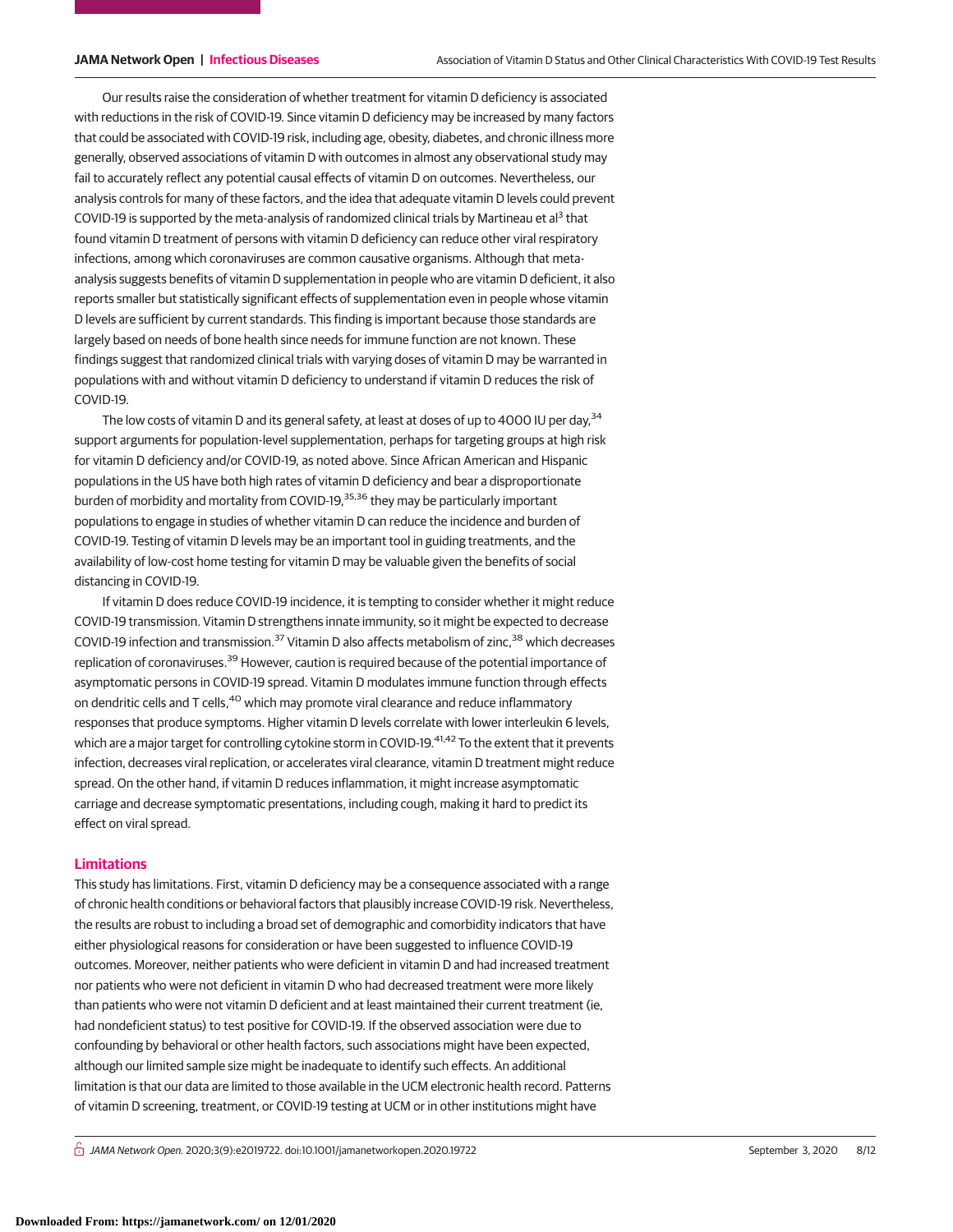somehow selected for patients who induced an association between observed vitamin D status and testing positive for COVID-19. We considered whether specific versions of this broad range of alternative hypotheses might explain our findings, including the idea that vitamin D treatment not recorded at UCM prior to COVID-19 testing might have biased our results. Analysis of medication information reported at the time of COVID-19 testing did not identify changes in vitamin D dosing. Another limitation is that only a few individuals received higher doses of vitamin D3 or had relative high vitamin D levels, limiting power to assess whether vitamin D dose or levels are associated with the likelihood of COVID-19 (Table 1, Figure; eTable 2 in the [Supplement\)](https://jama.jamanetwork.com/article.aspx?doi=10.1001/jamanetworkopen.2020.19722&utm_campaign=articlePDF%26utm_medium=articlePDFlink%26utm_source=articlePDF%26utm_content=jamanetworkopen.2020.19722). We also included calcitriol levels in defining vitamin D deficiency and included patients treated with vitamin D2 or calcitriol, which are often used in patients with chronic kidney disease or hypoparathyroidism. In sensitivity analysis, our results were robust to omitting these patients. We also note that our sample is enriched in persons with vitamin D deficiency because of the large number of African American individuals, adults with chronic illness, and health care workers, all living in a northern city and exposed to COVID-19 during winter. Vitamin D deficiency is highly prevalent in the US but could be a smaller risk factor in other populations. The relative simplicity of the analysis performed here would facilitate replication of this analysis in other settings.

# **Conclusions**

The findings of this study suggest a role of vitamin D status, based on deficiency of levels and treatment, in risk of COVID-19 infection. Randomized clinical trials of interventions to reduce vitamin D deficiency are needed to determine if those interventions could reduce COVID-19 incidence, including both broad population interventions and interventions among groups at increased risk of vitamin D deficiency and/or COVID-19.

#### **ARTICLE INFORMATION**

**Accepted for Publication:** July 23, 2020.

**Published:** September 3, 2020. doi[:10.1001/jamanetworkopen.2020.19722](https://jama.jamanetwork.com/article.aspx?doi=10.1001/jamanetworkopen.2020.19722&utm_campaign=articlePDF%26utm_medium=articlePDFlink%26utm_source=articlePDF%26utm_content=jamanetworkopen.2020.19722)

**Open Access:** This is an open access article distributed under the terms of the [CC-BY License.](https://jamanetwork.com/journals/jamanetworkopen/pages/instructions-for-authors#SecOpenAccess/?utm_campaign=articlePDF%26utm_medium=articlePDFlink%26utm_source=articlePDF%26utm_content=jamanetworkopen.2020.19722) © 2020 Meltzer DO et al.JAMA Network Open.

**Corresponding Author:** David O. Meltzer MD, PhD, Department of Medicine, The University of Chicago, 5841 S Maryland Ave, MC 5000, Chicago, IL 60637 [\(dmeltzer@medicine.bsd.uchicago.edu\)](mailto:dmeltzer@medicine.bsd.uchicago.edu).

**Author Affiliations:** Department of Medicine, University of Chicago, Chicago, Illinois (Meltzer, Vokes, Arora, Solway); Center for Health and the Social Sciences, University of Chicago, Chicago, Illinois (Best, Zhang).

**Author Contributions:** Drs Best and Zhang had full access to all of the data in the study and take responsibility for the integrity of the data and the accuracy of the data analysis.

Concept and design: Meltzer, Best.

Acquisition, analysis, or interpretation of data: All authors.

Drafting of the manuscript: Meltzer, Arora.

Critical revision of the manuscript for important intellectual content: Meltzer, Best, Zhang, Vokes, Solway.

Statistical analysis: Meltzer, Best, Zhang.

Obtained funding: Meltzer.

Administrative, technical, or material support: Meltzer, Arora.

Supervision: Meltzer, Vokes.

**Conflict of Interest Disclosures:** Dr Meltzer reported grants from the National Institutes of Health during the conduct of the study. Dr. Solway reports that he is studying novel compounds (unrelated to Vitamin D) for the prevention or treatment of viral infections, for which patent protection might eventually be sought. No other disclosures were reported.

 $\bigcap$  JAMA Network Open. 2020;3(9):e2019722. doi:10.1001/jamanetworkopen.2020.19722 (Reprinted) September 3, 2020 9/12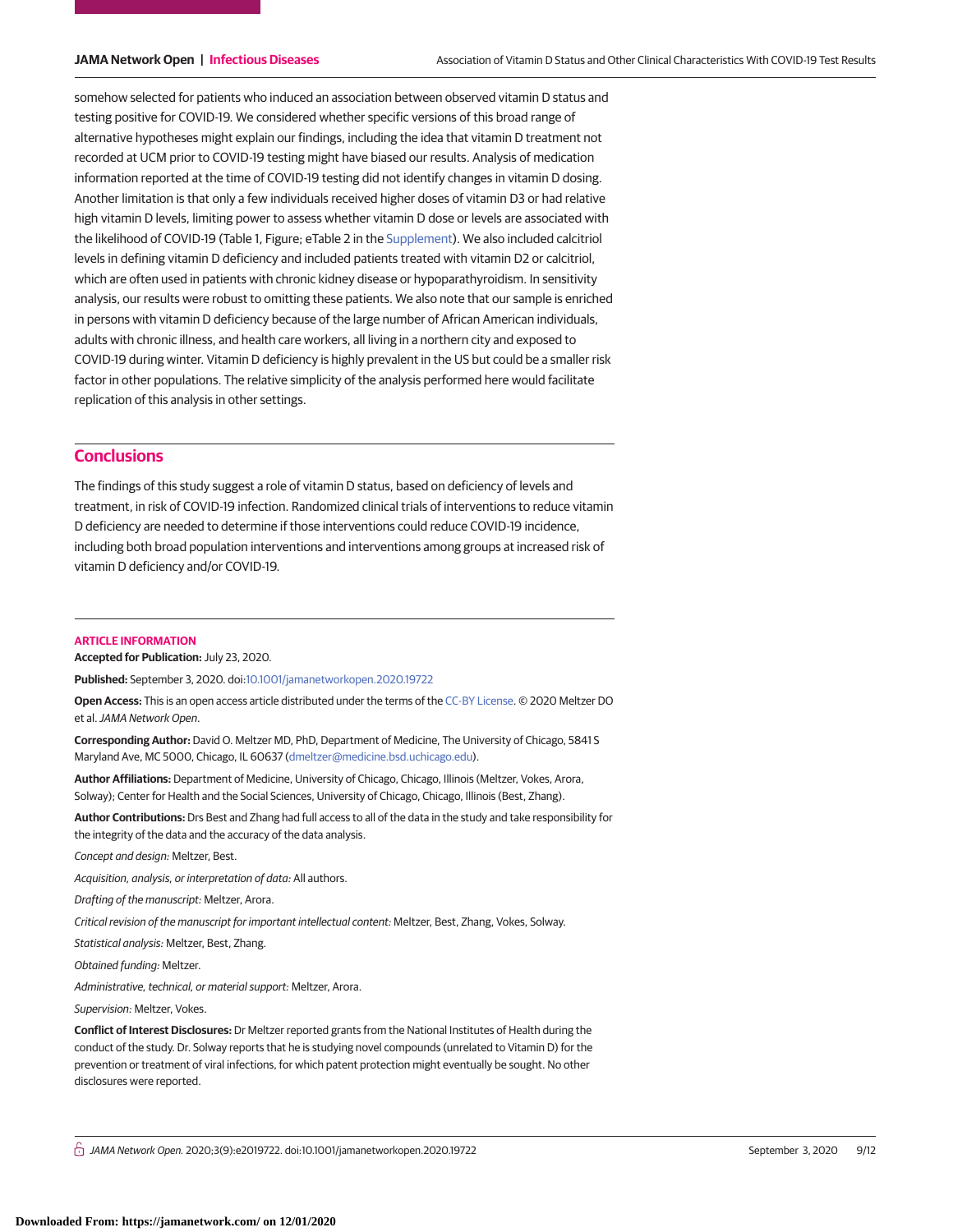**Funding/Support:** This study was supported by the Learning Health Care System Core of the University of Chicago/Rush University Institute for Translational Medicine (ITM) Clinical and Translational Science Award (ITM 2.0: Advancing Translational Science in Metropolitan Chicago, UL1TR002389, Solway, Contact PI) and the African American Cardiovascular Pharmacogenetic Consortium (U54-MD010723, Meltzer).

**Role of the Funder/Sponsor:** The funding organizations had no role in the design and conduct of the study; collection, management, analysis, and interpretation of the data; preparation, review, or approval of the manuscript; and decision to submit the manuscript for publication.

**Additional Contributions:** Stephen Weber, MD (Chief Medical Officer, University of Chicago Medicine), assisted with the University of Chicago Medicine operational analyses that informed design of this study. Tim Filarski (BA) and Steven Hooper (Medical Laboratory Scientist) (University of Chicago Medicine), helped with laboratory data acquisition. No compensation was received outside of usual salary.

#### **REFERENCES**

**1**. COVID-19 corona virus pandemic. Worldometer. Updated August 12, 2020. Accessed August 12, 2020. [https://](https://www.worldometers.info/coronavirus) [www.worldometers.info/coronavirus](https://www.worldometers.info/coronavirus)

**2**. Grant WB, Lahore H, McDonnell SL, et al. Evidence that vitamin D supplementation could reduce risk of influenza and COVID-19 infections and deaths. Nutrients. 2020;12(4):988. doi[:10.3390/nu12040988](https://dx.doi.org/10.3390/nu12040988)

**3**. Martineau AR, Jolliffe DA, Hooper RL, et al. Vitamin D supplementation to prevent acute respiratory tract infections: systematic review and meta-analysis of individual participant data. BMJ. 2017;356:i6583. doi[:10.1136/](https://dx.doi.org/10.1136/bmj.i6583) [bmj.i6583](https://dx.doi.org/10.1136/bmj.i6583)

**4**. Forrest KY, Stuhldreher WL. Prevalence and correlates of vitamin D deficiency in US adults. Nutr Res. 2011;31 (1):48-54. doi[:10.1016/j.nutres.2010.12.001](https://dx.doi.org/10.1016/j.nutres.2010.12.001)

**5**. Garg S, Kim L, Whitaker M, et al. Hospitalization rates and characteristics of patients hospitalized with laboratory-confirmed coronavirus disease 2019: COVID-NET, 14 States, March 1–30, 2020. MMWR Morb Mortal Wkly Rep. 2020;69(15):458-464. doi[:10.15585/mmwr.mm6915e3](https://dx.doi.org/10.15585/mmwr.mm6915e3)

**6**. Umhau JC. Casting sunlight on an epidemic: is vitamin D a critical host factor to prevent COVID-19? MedPage Today. Published March 25, 2020. Accessed April 13, 2020. [https://www.medpagetoday.com/infectiousdisease/](https://www.medpagetoday.com/infectiousdisease/covid19/85596) [covid19/85596](https://www.medpagetoday.com/infectiousdisease/covid19/85596)

**7**. NCHS, National Vital Statistics System. Provisional death counts for coronavirus disease (COVID-19). Centers for Disease Control and Prevention. Updated August 12, 2020. Accessed August 12, 2020. [https://www.cdc.gov/nchs/](https://www.cdc.gov/nchs/nvss/vsrr/COVID19/index.htm) [nvss/vsrr/COVID19/index.htm](https://www.cdc.gov/nchs/nvss/vsrr/COVID19/index.htm)

**8**. National Center for Immunization and Respiratory Diseases (NCIRD), Division of Viral Diseases. Preparing for COVID-19 in nursing homes. Updated August 12, 2020. Accessed August 12, 2020. [https://www.cdc.gov/coronavirus/](https://www.cdc.gov/coronavirus/2019-ncov/hcp/long-term-care.html) [2019-ncov/hcp/long-term-care.html](https://www.cdc.gov/coronavirus/2019-ncov/hcp/long-term-care.html)

**9**. CDC COVID-19 Response Team. Characteristics of health care personnel with COVID-19 - United States, February 12-April 9, 2020. MMWR Morb Mortal Wkly Rep. 2020;69(15):477-481. doi[:10.15585/mmwr.mm6915e6](https://dx.doi.org/10.15585/mmwr.mm6915e6)

**10**. Huotari A, Herzig KH. Vitamin D and living in northern latitudes—an endemic risk area for vitamin D deficiency. Int J Circumpolar Health. 2008;67(2-3):164-178. doi[:10.3402/ijch.v67i2-3.18258](https://dx.doi.org/10.3402/ijch.v67i2-3.18258)

**11**. Elliott ME, Binkley NC, Carnes M, et al. Fracture risks for women in long-term care: high prevalence of calcaneal osteoporosis and hypovitaminosis D. Pharmacotherapy. 2003;23(6):702-710. doi[:10.1592/phco.23.6.702.32182](https://dx.doi.org/10.1592/phco.23.6.702.32182)

**12**. Sowah D, Fan X, Dennett L, Hagtvedt R, Straube S. Vitamin D levels and deficiency with different occupations: a systematic review. BMC Public Health. 2017;17(1):519. doi[:10.1186/s12889-017-4436-z](https://dx.doi.org/10.1186/s12889-017-4436-z)

**13**. Li Q, Guan X, Wu P, et al. Early transmission dynamics in Wuhan, China, of novel coronavirus-infected pneumonia. N Engl J Med. 2020;382(13):1199-1207. doi[:10.1056/NEJMoa2001316](https://dx.doi.org/10.1056/NEJMoa2001316)

**14**. Cumulative number of patients diagnosed with coronavirus disease (COVID-19) in Japan as of August 7, 2020. Statista. Accessed August 12, 2020. [https://www.statista.com/statistics/1096478/japan-confirmed-cases-of](https://www.statista.com/statistics/1096478/japan-confirmed-cases-of-coronavirus-by-state-of-health)[coronavirus-by-state-of-health](https://www.statista.com/statistics/1096478/japan-confirmed-cases-of-coronavirus-by-state-of-health)

**15**. Ginde AA, Sullivan AF, Mansbach JM, Camargo CA Jr. Vitamin D insufficiency in pregnant and nonpregnant women of childbearing age in the United States. Am J Obstet Gynecol. 2010;202(5):436.e1-436.e8. doi[:10.1016/j.](https://dx.doi.org/10.1016/j.ajog.2009.11.036) [ajog.2009.11.036](https://dx.doi.org/10.1016/j.ajog.2009.11.036)

**16**. Misra M, Pacaud D, Petryk A, Collett-Solberg PF, Kappy M; Drug and Therapeutics Committee of the Lawson Wilkins Pediatric Endocrine Society. Vitamin D deficiency in children and its management: review of current knowledge and recommendations. Pediatrics. 2008;122(2):398-417. doi[:10.1542/peds.2007-1894](https://dx.doi.org/10.1542/peds.2007-1894)

**17**. Nakamura K. Vitamin D insufficiency in Japanese populations: from the viewpoint of the prevention of osteoporosis.J Bone Miner Metab. 2006;24(1):1-6. doi[:10.1007/s00774-005-0637-0](https://dx.doi.org/10.1007/s00774-005-0637-0)

 $\bigcap$  JAMA Network Open. 2020;3(9):e2019722. doi:10.1001/jamanetworkopen.2020.19722 (Reprinted at a september 3, 2020 10/12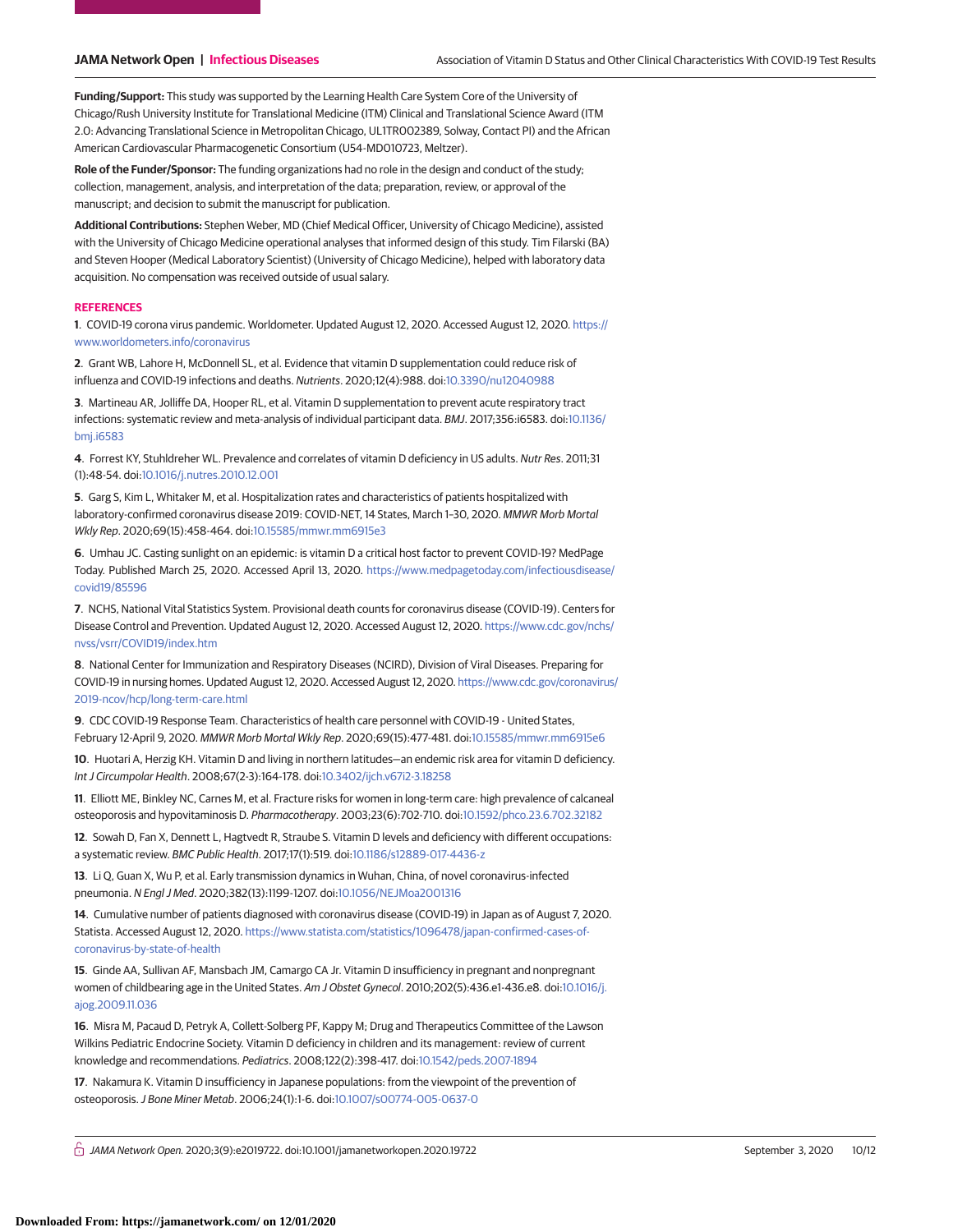**18**. Hunt K. Britons urged to take vitamin D while sheltering inside during the pandemic. Published April 23, 2020. Accessed April 27, 2020. <https://www.cnn.com/2020/04/23/health/vitamin-d-uk-coronavirus-wellness/index.html>

**19**. Frieden T. Former CDC Chief Dr. Tom Frieden: coronavirus infection risk may be reduced by vitamin D. Fox News, Opinion. Published March 23, 2020. Accessed April 13, 2020. [https://www.foxnews.com/opinion/former-cdc](https://www.foxnews.com/opinion/former-cdc-chief-tom-frieden-coronavirus-risk-may-be-reduced-with-vitamin-d)[chief-tom-frieden-coronavirus-risk-may-be-reduced-with-vitamin-d](https://www.foxnews.com/opinion/former-cdc-chief-tom-frieden-coronavirus-risk-may-be-reduced-with-vitamin-d)

**20**. Medical societies advise on vitamin D in midst of COVID-19. Medscape. Published July 10, 2020. Accessed July 10, 2020. <https://www.medscape.com/viewarticle/933715>

**21**. National Center for Immunization and Respiratory Diseases (NCIRD), Division of Viral Diseases. CDC diagnostic tests for COVID-19. Centers for Disease Control and Prevention. Updated August 5, 2020. Accessed August 12, 2020. <https://www.cdc.gov/coronavirus/2019-ncov/lab/testing.html>

**22**. Viracor. Coronavirus (COVID-19) SARS-CoV-2 PCR. Accessed July 13, 2020. [https://www.viracor-eurofins.com/](https://www.viracor-eurofins.com/test-menu/8300-coronavirus-covid-19-sars-cov-2-rt-pcr/) [test-menu/8300-coronavirus-covid-19-sars-cov-2-rt-pcr/](https://www.viracor-eurofins.com/test-menu/8300-coronavirus-covid-19-sars-cov-2-rt-pcr/)

**23**. Roche Diagnostics. cobas SARS-CoV-2 test (for the COVID-19 coronavirus). Accessed July 13, 2020. [https://](https://diagnostics.roche.com/us/en/products/params/cobas-sars-cov-2-test.html) [diagnostics.roche.com/us/en/products/params/cobas-sars-cov-2-test.html](https://diagnostics.roche.com/us/en/products/params/cobas-sars-cov-2-test.html)

**24**. Roche Diagnostics. cobas Elecsys Vitamin D total II assay. Accessed July 15, 2020. [https://diagnostics.roche.](https://diagnostics.roche.com/se/sv/products/params/elecsys-vitamin-d-total-ii.html) [com/se/sv/products/params/elecsys-vitamin-d-total-ii.html](https://diagnostics.roche.com/se/sv/products/params/elecsys-vitamin-d-total-ii.html)

**25**. Mayo Clinic Laboratories. Test ID: DHVD: 1,25-dihydroxyvitamin D, serum. Accessed July 15, 2020. [https://www.](https://www.mayocliniclabs.com/test-catalog/Performance/8822) [mayocliniclabs.com/test-catalog/Performance/8822](https://www.mayocliniclabs.com/test-catalog/Performance/8822)

**26**. Del Valle HB, Yaktine AL, Taylor CL, Ross AC, eds. Dietary Reference Intakes for Calcium and Vitamin D. National Academies Press; 2011.

**27**. Holick MF, Binkley NC, Bischoff-Ferrari HA, et al; Endocrine Society. Evaluation, treatment, and prevention of vitamin D deficiency: an Endocrine Society clinical practice guideline. J Clin Endocrinol Metab. 2011;96(7): 1911-1930. doi[:10.1210/jc.2011-0385](https://dx.doi.org/10.1210/jc.2011-0385)

**28**. Healthcare Cost and Utilization Project (HCUP). Elixhauser Comorbidity Software for ICD-10-CM (beta version).Version 2020 v1. Accessed April 8, 2020. [https://www.hcup-us.ahrq.gov/toolssoftware/comorbidityicd10/](https://www.hcup-us.ahrq.gov/toolssoftware/comorbidityicd10/comorbidity_icd10.jsp) comorbidity icd10.jsp

**29**. Zhang JX, Iwashyna TJ, Christakis NA. The performance of different lookback periods and sources of information for Charlson comorbidity adjustment in Medicare claims. Med Care. 1999;37(11):1128-1139. doi[:10.](https://dx.doi.org/10.1097/00005650-199911000-00005) [1097/00005650-199911000-00005](https://dx.doi.org/10.1097/00005650-199911000-00005)

**30**. McNutt LA, Wu C, Xue X, Hafner JP. Estimating the relative risk in cohort studies and clinical trials of common outcomes. Am J Epidemiol. 2003;157(10):940-943. doi[:10.1093/aje/kwg074](https://dx.doi.org/10.1093/aje/kwg074)

**31**. Pregibon D. Data Analytic Methods for Generalized Linear Models. Dissertation. University of Toronto; 1979; 43.

**32**. Blizzard L, Hosmer DW. Parameter estimation and goodness-of-fit in log binomial regression. Biom J. 2006; 48(1):5-22. doi[:10.1002/bimj.200410165](https://dx.doi.org/10.1002/bimj.200410165)

**33**. Hastie CE, Mackay DF, Ho F, et al. Vitamin D concentrations and COVID-19 infection in UK Biobank. Diabetes Metab Syndr. 2020;14(4):561-565. doi[:10.1016/j.dsx.2020.04.050](https://dx.doi.org/10.1016/j.dsx.2020.04.050)

**34**. Institute of Medicine. Dietary Reference Intakes for Calcium and Vitamin D. The National Academies Press; 2011.

**35**. Stokes EK, Zambrano LD, Anderson KN, et al. Coronavirus disease 2019 case surveillance - United States, January 22-May 30, 2020. MMWR Morb Mortal Wkly Rep. 2020;69(24):759-765. doi[:10.15585/mmwr.mm6924e2](https://dx.doi.org/10.15585/mmwr.mm6924e2)

**36**. Gold JAW, Wong KK, Szablewski CM, et al. Characteristics and clinical outcomes of adult patients hospitalized with COVID-19 - Georgia, March 2020. MMWR Morb Mortal Wkly Rep. 2020;69(18):545-550. doi[:10.15585/mmwr.](https://dx.doi.org/10.15585/mmwr.mm6918e1) [mm6918e1](https://dx.doi.org/10.15585/mmwr.mm6918e1)

**37**. Sassi F, Tamone C, D'Amelio P. Vitamin D: nutrient, hormone, and immunomodulator. Nutrients. 2018;10 (11):1656. doi[:10.3390/nu10111656](https://dx.doi.org/10.3390/nu10111656)

**38**. Greger JL. Effect of Variations in Dietary Protein, Phosphorus, Electrolytes and Vitamin D on Calcium and Zinc Metabolism: Nutrient Interactions. Marcel Dekker; 1988:205-228.

**39**. te Velthuis AJ, van den Worm SH, Sims AC, Baric RS, Snijder EJ, van Hemert MJ. Zn(2+) inhibits coronavirus and arterivirus RNA polymerase activity in vitro and zinc ionophores block the replication of these viruses in cell culture. PLoS Pathog. 2010;6(11):e1001176. doi[:10.1371/journal.ppat.1001176](https://dx.doi.org/10.1371/journal.ppat.1001176)

**40**. Yin K, Agrawal DK. Vitamin D and inflammatory diseases.J Inflamm Res. 2014;7:69-87. doi[:10.2147/JIR.](https://dx.doi.org/10.2147/JIR.S63898) [S63898](https://dx.doi.org/10.2147/JIR.S63898)

 $\stackrel{\frown}{\Box}$  JAMA Network Open. 2020;3(9):e2019722. doi:10.1001/jamanetworkopen.2020.19722 (Reprinted at a september 3, 2020 11/12